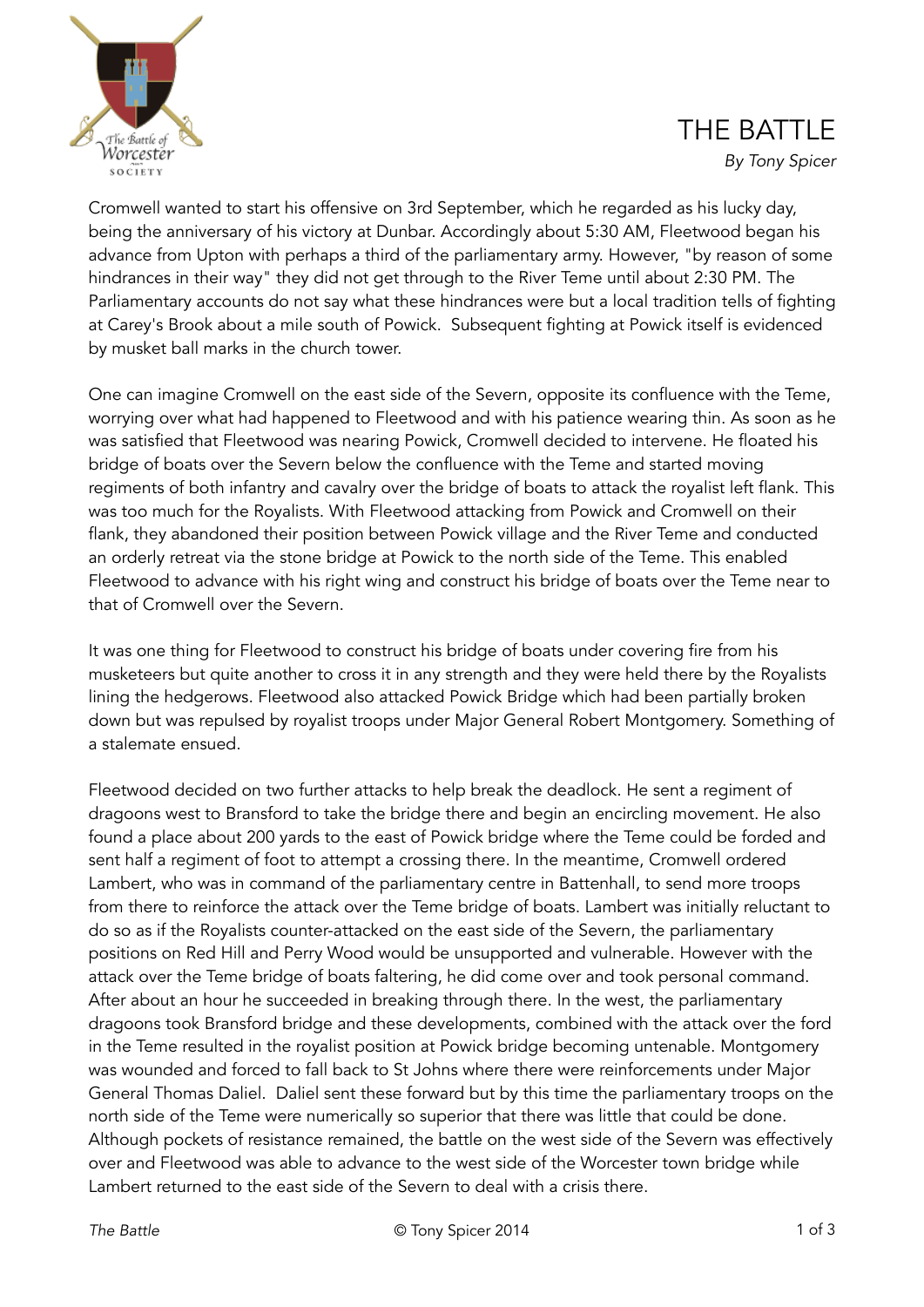Royalist observers on the Cathedral tower had noticed Cromwell's troop movements and resultant weakness on the east side of the Severn. Charles decided to attack Red Hill and Perry Wood. If he could take these positions, then he could attack across Battenhall, roll up the parliamentary line from the side and attack the Severn bridge of boats. The chaos which that could have caused was probably a factor in Lambert's reluctance to move troops from Battenhall to the west of the Severn. Unfortunately for Charles, morale among the royalist leaders was low. In particular, Lieutenant-General David Leslie who commanded the Scottish cavalry was very pessimistic about the outcome of the battle. Accordingly it was something of a scratch force which accompanied Charles in his attempt on Red Hill and Perry Wood. This consisted of most of the garrison from Fort Royal under Sir Alexander Forbes, the Duke of Hamilton's regiment which was under strength, Charles' Lifeguards and some gentlemen volunteers.

Nevertheless the attack, which was launched at about 4 PM, met with initial success. Charles was able to establish himself on Red Hill putting the Parliamentary forces there, who were mostly inexperienced militia, to "a little retreat and disorder". Hamilton, who took charge of the attack on Perry Wood, had a tougher job. His troops captured some cannon but never really established themselves. If Charles's ploy was to succeed he badly needed reinforcements from Leslie who had some 3000 cavalry troops available. He sent orders of the Leslie to support him but although Leslie had moved up his cavalry from Pitchcroft to St Martin's Gate he advanced no further. The reason for this is not clear but, as a very experienced general, he may have thought the attack was doomed to fail and the priority was to keep his cavalry intact so as to be able to escort Charles back to Scotland.

In the meantime, Cromwell and Lambert were desperately trying to redeem the situation. It was nearly two miles from the bridges of boats to Red Hill and the parliamentary commanders had the task of getting their men back over the bottlenecks of the bridges of boats, through all the smoke and general confusion, to counter-attack against Red Hill. Had Leslie moved to support Charles, then this might well have been touch and go. However, without Leslie, there could only be one eventual outcome. Regiment after regiment advanced on Red Hill and Perry Wood. The Royalists there were forced back into retreat – a retreat which rapidly became a rout. Hamilton was mortally wounded and Forbes, shot in the legs, was left in Perry Wood, to be taken prisoner the next morning.

Charles tried to rally his forces at Fort Royal but to no avail and he then became caught up in the melee and confusion outside Sidbury gate with his own troops trying to get back into the city and the defenders afraid of opening the gates lest they let the parliamentary soldiers inside. Eventually some sort of discipline was restored by the royalist Earl of Cleveland who assembled some cavalry and mounted a charge through Sidbury gate. This drove back the Parliamentary soldiers and enabled Charles and some of his men to pass through into the city. Again Charles tried to rally his army but the situation was hopeless. Fort Royal was summoned to surrender but those of the garrison who remained there refused and were put to the sword. The Parliamentary soldiers then turned the royalist guns there and fired them at the city walls causing more confusion and carnage. It was not long before they succeeded in storming Sidbury Gate and entering the city. Fleetwood, from the west forced the city bridge and came in from that direction. St Martin's gate was the only one left in royalist hands and it was through it the Charles escaped from Worcester together with most of the Scottish cavalry who had not taken part in the battle.